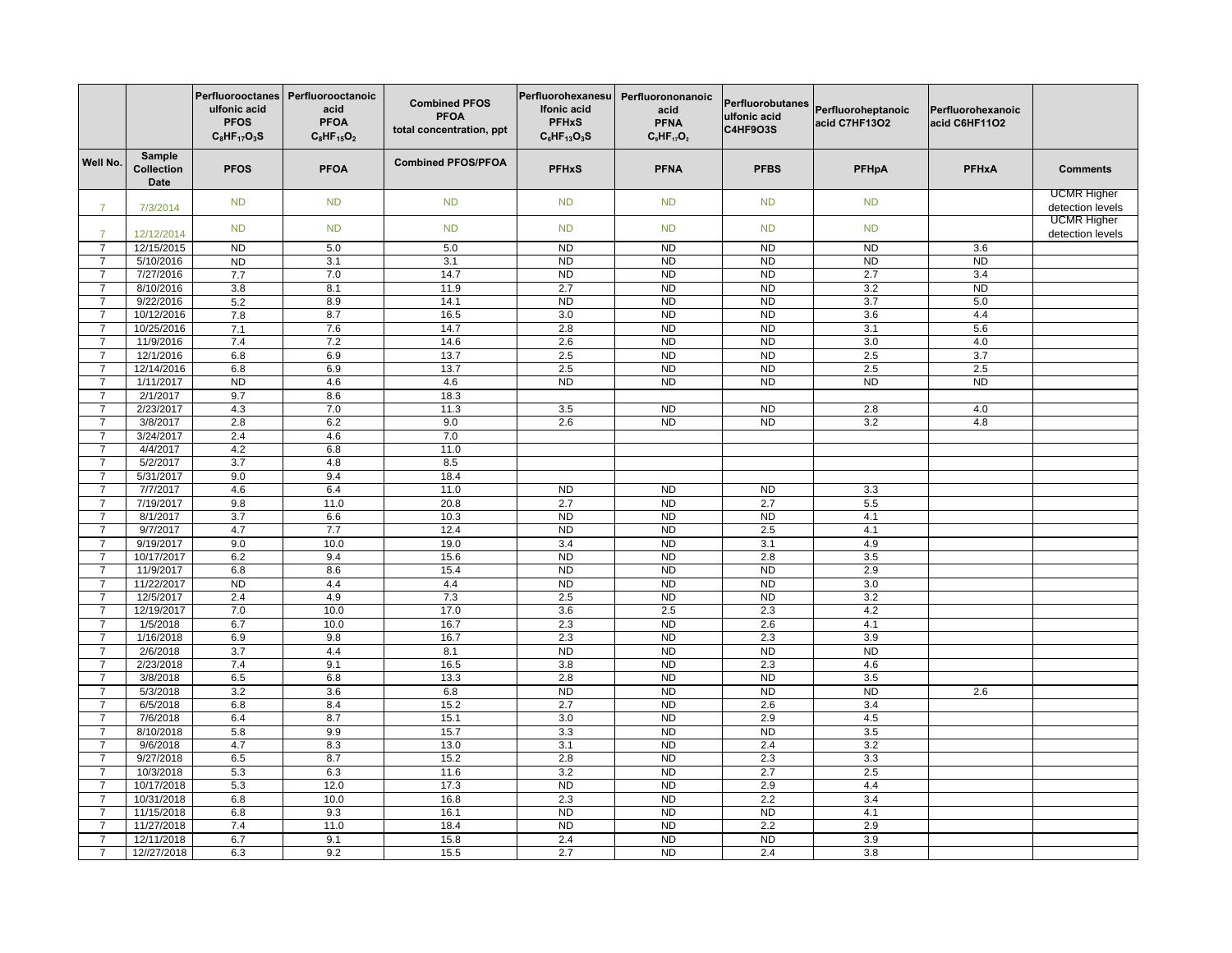| $\overline{7}$ | 1/9/2019   | 7.6            | 8.2       | 15.8 | 2.4       | <b>ND</b>      | 2.8            | 4.2            |           |                            |
|----------------|------------|----------------|-----------|------|-----------|----------------|----------------|----------------|-----------|----------------------------|
| $\overline{7}$ | 1/24/2019  | 8.6            | 9.2       | 17.8 | 3.2       | <b>ND</b>      | 2.9            | 5.3            |           |                            |
| $\overline{7}$ | 2/5/2019   | 8.8            | 11.0      | 19.8 | 3.2       | <b>ND</b>      | 2.3            | 5.2            |           |                            |
| $\overline{7}$ | 2/20/2019  | 5.9            | 9.2       | 15.1 | 2.6       | <b>ND</b>      | 2.6            | 3.7            |           |                            |
| $\overline{7}$ | 3/6/2019   | 3.8            | 7.1       | 10.9 | <b>ND</b> | <b>ND</b>      | 2.5            | 3.4            |           |                            |
| $\overline{7}$ | 3/20/2019  | 6.9            | 8.3       | 15.2 | 3.0       | <b>ND</b>      |                |                |           |                            |
| $\overline{7}$ | 4/3/2019   | 3.6            | 4.7       | 8.3  | <b>ND</b> | <b>ND</b>      | <b>ND</b>      | 3.1            |           |                            |
| $\overline{7}$ | 4/17/2019  | 3.6            | 3.7       | 7.3  | <b>ND</b> | <b>ND</b>      | <b>ND</b>      | <b>ND</b>      |           |                            |
| $\overline{7}$ | 5/1/2019   | 3.0            | 5.6       | 8.6  | <b>ND</b> | <b>ND</b>      | <b>ND</b>      | 2.9            |           |                            |
| $\overline{7}$ | 5/15/2019  | 6.6            | 8.1       | 14.7 | 3.4       | <b>ND</b>      | 3.1            | 4.6            |           |                            |
| $\overline{7}$ | 5/29/2019  | 5.6            | 6.9       | 12.5 | 2.9       | <b>ND</b>      | N <sub>D</sub> | <b>ND</b>      |           |                            |
|                |            |                |           |      |           |                |                |                |           | Values in red mean lab     |
|                |            |                |           |      |           |                |                |                |           | is not certified in PA for |
| $\overline{7}$ | 6/12/2019  | 5.1            | <b>ND</b> | 5.1  | <b>ND</b> | <b>ND</b>      | <b>ND</b>      | 2.9            | 4.2       | compound                   |
| $\overline{7}$ | 7/10/2019  | 4.8            | 7.4       | 12.2 | <b>ND</b> | <b>ND</b>      | <b>ND</b>      | 2.6            | 5.4       |                            |
| $\overline{7}$ | 7/25/2019  | 7.7            | 6.5       | 14.2 | 2.5       | N <sub>D</sub> | ND             | 2.6            | 5.7       |                            |
|                |            |                |           |      |           |                |                |                |           |                            |
|                |            |                |           |      |           |                |                |                |           | Well taken out of          |
| $\overline{7}$ | 8/6/2019   | 6.4            | 8.6       | 15.0 | 8.6       | <b>ND</b>      | 2.5            | 3.3            | 5.1       | service on 8/16/2019       |
| $\overline{7}$ | 8/21/2019  | 3.0            | 4.4       | 7.4  | <b>ND</b> | <b>ND</b>      | <b>ND</b>      | <b>ND</b>      | 2.8       |                            |
| $\overline{7}$ | 9/4/2019   | 2.5            | 3.0       | 5.5  | <b>ND</b> | <b>ND</b>      | <b>ND</b>      | <b>ND</b>      | <b>ND</b> |                            |
| $\overline{7}$ | 10/1/2019  | <b>ND</b>      | 4.5       | 4.5  | <b>ND</b> | <b>ND</b>      | <b>ND</b>      | <b>ND</b>      | 3.3       |                            |
| $\overline{7}$ | 11/7/2019  | 3.2            | 5.5       | 8.7  | <b>ND</b> | <b>ND</b>      | <b>ND</b>      | 2.6            | 3.4       |                            |
| $\overline{7}$ | 12/5/2019  | 4.0            | 6.1       | 10.1 | <b>ND</b> | N <sub>D</sub> | <b>ND</b>      | 3.4            | 4.1       |                            |
| $\overline{7}$ | 1/6/2020   | N <sub>D</sub> | 3.8       | 3.8  | ND        | N <sub>D</sub> | N <sub>D</sub> | N <sub>D</sub> | 3.4       |                            |
| $\overline{7}$ | 2/5/2020   | <b>ND</b>      | 4.0       | 4.0  | <b>ND</b> | <b>ND</b>      | <b>ND</b>      | <b>ND</b>      | 3.0       |                            |
| $\overline{7}$ | 3/2/2020   |                |           |      |           |                |                |                |           |                            |
| $\overline{7}$ | 4/7/2020   | 6.0            | 5.8       | 11.8 | <b>ND</b> | <b>ND</b>      | <b>ND</b>      | 2.5            | 3.7       |                            |
| $\overline{7}$ | 5/5/2020   | N <sub>D</sub> | 2.7       | 2.7  | <b>ND</b> | <b>ND</b>      | <b>ND</b>      | <b>ND</b>      | 4.6       |                            |
| $\overline{7}$ | 6/2/2020   | 3.5            | 4.3       | 7.8  | ND        | N <sub>D</sub> | ND             | N <sub>D</sub> | 3.4       |                            |
| $\overline{7}$ | 7/22/2020  | N <sub>D</sub> | 5.5       | 5.5  | <b>ND</b> | N <sub>D</sub> | ND             | <b>ND</b>      | 2.8       |                            |
| $\overline{7}$ | 8/26/2020  | 2.3            | 4.2       | 6.5  | <b>ND</b> | N <sub>D</sub> | N <sub>D</sub> | N <sub>D</sub> | 3.2       |                            |
| $\overline{7}$ | 9/23/2020  | <b>ND</b>      | 4.2       | 4.2  | <b>ND</b> | <b>ND</b>      | <b>ND</b>      | <b>ND</b>      | 2.7       |                            |
| $\overline{7}$ | 10/28/2020 | 3.3            | 4.5       | 7.8  | <b>ND</b> | <b>ND</b>      | <b>ND</b>      | <b>ND</b>      | 3.3       |                            |
| $\overline{7}$ | 11/23/2020 | 3.1            | 5.0       | 8.1  | <b>ND</b> | <b>ND</b>      | <b>ND</b>      | 2.5            | 3.0       |                            |
| $\overline{7}$ | 12/23/2020 | N <sub>D</sub> | 4.4       | 4.4  | <b>ND</b> | <b>ND</b>      | <b>ND</b>      | 4.6            | 2.6       |                            |
| $\overline{7}$ | 1/27/2021  | <b>ND</b>      | 2.5       | 2.5  | <b>ND</b> | <b>ND</b>      | <b>ND</b>      | <b>ND</b>      | 2.5       |                            |
| $\overline{7}$ | 2/24/2021  | 3.4            | 4.6       | 8.0  | <b>ND</b> | <b>ND</b>      | <b>ND</b>      | <b>ND</b>      | 2.6       |                            |
| $\overline{7}$ | 3/24/2021  | 3.2            | 5.2       | 8.4  | <b>ND</b> | <b>ND</b>      | <b>ND</b>      | <b>ND</b>      | 2.7       |                            |
| $\overline{7}$ | 4/28/2021  | <b>ND</b>      | 4.3       | 4.3  | <b>ND</b> | <b>ND</b>      | <b>ND</b>      | <b>ND</b>      | 2.7       |                            |
| $\overline{7}$ | 5/24/2021  | <b>ND</b>      | 4.6       | 4.6  | <b>ND</b> | <b>ND</b>      | <b>ND</b>      | <b>ND</b>      | <b>ND</b> |                            |
| $\overline{7}$ | 6/23/2021  | <b>ND</b>      | 5.2       | 5.2  | <b>ND</b> | <b>ND</b>      | <b>ND</b>      | <b>ND</b>      | 2.5       |                            |
| $\overline{7}$ | 7/28/2021  | 11.0           | 13.0      | 24.0 | 5.0       | N <sub>D</sub> | 16.0           | 4.8            | 8.2       |                            |
| $\overline{7}$ | 8/24/2021  | 4.5            | 7.8       | 12.3 | <b>ND</b> | <b>ND</b>      | <b>ND</b>      | 2.6            | 3.8       |                            |
| $\overline{7}$ | 9/22/2021  | 2.3            | 3.3       | 5.6  | <b>ND</b> | <b>ND</b>      | <b>ND</b>      | N <sub>D</sub> | 2.8       |                            |
| $\overline{7}$ | 10/27/2021 | <b>ND</b>      | 2.7       | 2.7  | <b>ND</b> | <b>ND</b>      | <b>ND</b>      | <b>ND</b>      | <b>ND</b> |                            |
| $\overline{7}$ | 11/23/2021 | 2.3            | 4.2       | 6.5  | <b>ND</b> | <b>ND</b>      | <b>ND</b>      | <b>ND</b>      | <b>ND</b> |                            |
| $\overline{7}$ | 12/21/2021 | 3.6            | 4.2       | 7.8  | <b>ND</b> | <b>ND</b>      | <b>ND</b>      | <b>ND</b>      | <b>ND</b> |                            |
|                |            |                |           |      |           |                |                |                |           |                            |